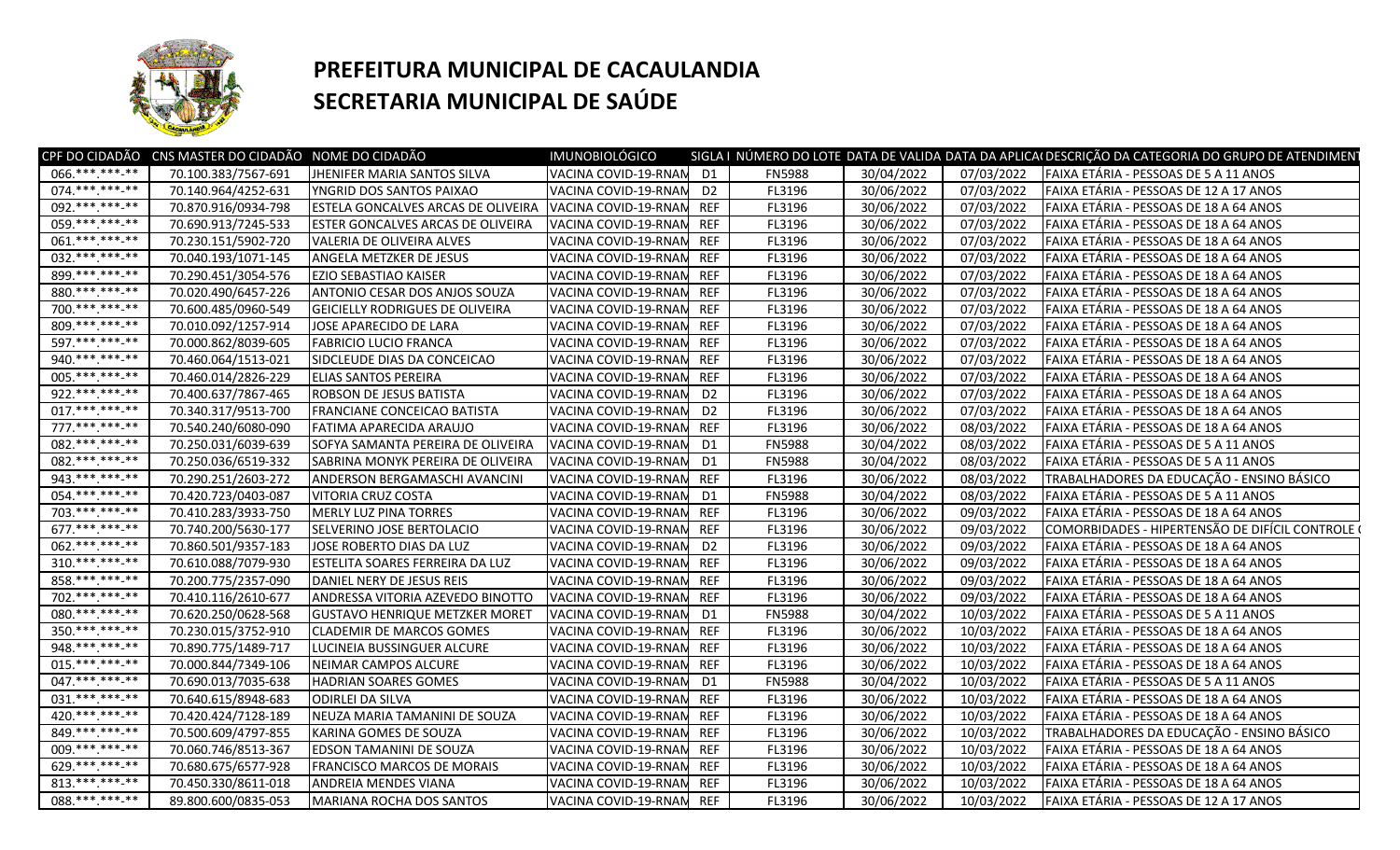

## **PREFEITURA MUNICIPAL DE CACAULANDIA SECRETARIA MUNICIPAL DE SAÚDE**

| 708.***.***-**<br><b>REF</b><br>70.640.015/2568-689<br><b>ELVIS GALENO FLORES</b><br>VACINA COVID-19-RNAN<br>FL3196<br>30/06/2022<br>10/03/2022<br>FAIXA ETÁRIA - PESSOAS DE 18 A 64 ANOS<br>737. *** *** -**<br><b>REF</b><br>30/06/2022<br>70.600.483/2495-244<br>ARACI RODRIGUES DA SILVA<br>VACINA COVID-19-RNAN<br>FL3196<br>10/03/2022<br>FAIXA ETÁRIA - PESSOAS DE 18 A 64 ANOS<br>064.**********<br>30/04/2022<br>89.800.581/2815-935<br>10/03/2022<br>FAIXA ETÁRIA - PESSOAS DE 5 A 11 ANOS<br>CARLA PIETRA PASSARELLI DA SILVA<br>VACINA COVID-19-RNAN<br>D <sub>1</sub><br><b>FN5988</b><br>708.***.***-**<br><b>REF</b><br>70.410.826/1185-350<br>CRISTAIS MARILYN DOUBAIN GARCIA<br>30/06/2022<br>10/03/2022<br>FAIXA ETÁRIA - PESSOAS DE 18 A 64 ANOS<br>VACINA COVID-19-RNAM<br>FL3196<br>034. *** *** **<br><b>REF</b><br>30/06/2022<br>70.400.535/6553-967<br>RAFAEL DE SOUZA<br>VACINA COVID-19-RNAM<br>FL3196<br>11/03/2022<br>FAIXA ETÁRIA - PESSOAS DE 18 A 64 ANOS<br>066.**********<br><b>ENZO GABRIEL NOGUEIRA MARTINS</b><br>70.070.193/1444-674<br>VACINA COVID-19-RNAM<br>D <sub>1</sub><br><b>FN5988</b><br>30/04/2022<br>11/03/2022<br>FAIXA ETÁRIA - PESSOAS DE 5 A 11 ANOS<br>575.******* <sub>**</sub><br><b>REF</b><br>70.460.714/1004-329<br>FL3196<br>30/06/2022<br>11/03/2022<br>FAIXA ETÁRIA - PESSOAS DE 18 A 64 ANOS<br>MARIA DE FATIMA RIBEIRO SANTOS<br>VACINA COVID-19-RNAN<br>059.********* |
|----------------------------------------------------------------------------------------------------------------------------------------------------------------------------------------------------------------------------------------------------------------------------------------------------------------------------------------------------------------------------------------------------------------------------------------------------------------------------------------------------------------------------------------------------------------------------------------------------------------------------------------------------------------------------------------------------------------------------------------------------------------------------------------------------------------------------------------------------------------------------------------------------------------------------------------------------------------------------------------------------------------------------------------------------------------------------------------------------------------------------------------------------------------------------------------------------------------------------------------------------------------------------------------------------------------------------------------------------------------------------------------------------------------------------------------|
|                                                                                                                                                                                                                                                                                                                                                                                                                                                                                                                                                                                                                                                                                                                                                                                                                                                                                                                                                                                                                                                                                                                                                                                                                                                                                                                                                                                                                                        |
|                                                                                                                                                                                                                                                                                                                                                                                                                                                                                                                                                                                                                                                                                                                                                                                                                                                                                                                                                                                                                                                                                                                                                                                                                                                                                                                                                                                                                                        |
|                                                                                                                                                                                                                                                                                                                                                                                                                                                                                                                                                                                                                                                                                                                                                                                                                                                                                                                                                                                                                                                                                                                                                                                                                                                                                                                                                                                                                                        |
|                                                                                                                                                                                                                                                                                                                                                                                                                                                                                                                                                                                                                                                                                                                                                                                                                                                                                                                                                                                                                                                                                                                                                                                                                                                                                                                                                                                                                                        |
|                                                                                                                                                                                                                                                                                                                                                                                                                                                                                                                                                                                                                                                                                                                                                                                                                                                                                                                                                                                                                                                                                                                                                                                                                                                                                                                                                                                                                                        |
|                                                                                                                                                                                                                                                                                                                                                                                                                                                                                                                                                                                                                                                                                                                                                                                                                                                                                                                                                                                                                                                                                                                                                                                                                                                                                                                                                                                                                                        |
|                                                                                                                                                                                                                                                                                                                                                                                                                                                                                                                                                                                                                                                                                                                                                                                                                                                                                                                                                                                                                                                                                                                                                                                                                                                                                                                                                                                                                                        |
| D <sub>2</sub><br>30/06/2022<br>70.260.129/2412-343<br>FL3196<br>11/03/2022<br>FAIXA ETÁRIA - PESSOAS DE 18 A 64 ANOS<br><b>I</b> SABRINA DA SILVA LOPES<br>VACINA COVID-19-RNAN                                                                                                                                                                                                                                                                                                                                                                                                                                                                                                                                                                                                                                                                                                                                                                                                                                                                                                                                                                                                                                                                                                                                                                                                                                                       |
| 054 *** *** **<br>89.800.511/2905-958<br>D1<br><b>FN5988</b><br>30/04/2022<br>14/03/2022<br>FAIXA ETÁRIA - PESSOAS DE 5 A 11 ANOS<br><b>ARTUR JULIO SETI</b><br>VACINA COVID-19-RNAN                                                                                                                                                                                                                                                                                                                                                                                                                                                                                                                                                                                                                                                                                                                                                                                                                                                                                                                                                                                                                                                                                                                                                                                                                                                   |
| 047.*** *** **<br>HEITOR JULIO SETI PEREIRA<br>70.240.508/7037-620<br>D1<br><b>FN5988</b><br>30/04/2022<br>14/03/2022<br>FAIXA ETÁRIA - PESSOAS DE 5 A 11 ANOS<br>VACINA COVID-19-RNAN                                                                                                                                                                                                                                                                                                                                                                                                                                                                                                                                                                                                                                                                                                                                                                                                                                                                                                                                                                                                                                                                                                                                                                                                                                                 |
| 030.******* <sub>**</sub><br><b>REF</b><br>30/06/2022<br>14/03/2022<br>70.280.819/4159-060<br><b>GEISE SANTOS DE OLIVEIRA</b><br>VACINA COVID-19-RNAM<br>FL3196<br>FAIXA ETÁRIA - PESSOAS DE 18 A 64 ANOS                                                                                                                                                                                                                                                                                                                                                                                                                                                                                                                                                                                                                                                                                                                                                                                                                                                                                                                                                                                                                                                                                                                                                                                                                              |
| 009.***.***.**<br><b>REF</b><br>30/06/2022<br>14/03/2022<br>70.350.603/8069-830<br>AMABILA JULIA SETI<br>VACINA COVID-19-RNAN<br>FL3196<br>FAIXA ETÁRIA - PESSOAS DE 18 A 64 ANOS                                                                                                                                                                                                                                                                                                                                                                                                                                                                                                                                                                                                                                                                                                                                                                                                                                                                                                                                                                                                                                                                                                                                                                                                                                                      |
| 085.*** ***-**<br><b>REF</b><br>30/06/2022<br>14/03/2022<br>70.080.840/0793-487<br><b>ANTONIO RODRIGUES DA SILVA</b><br>VACINA COVID-19-RNAM<br>FL3196<br>FAIXA ETÁRIA - PESSOAS DE 75 A 79 ANOS                                                                                                                                                                                                                                                                                                                                                                                                                                                                                                                                                                                                                                                                                                                                                                                                                                                                                                                                                                                                                                                                                                                                                                                                                                       |
| 998.*********<br>30/06/2022<br><b>REF</b><br>14/03/2022<br>FAIXA ETÁRIA - PESSOAS DE 18 A 64 ANOS<br>70.630.373/4939-772<br><b>SIDNEIA DALPRA LIMA</b><br>VACINA COVID-19-RNAM<br>FL3196                                                                                                                                                                                                                                                                                                                                                                                                                                                                                                                                                                                                                                                                                                                                                                                                                                                                                                                                                                                                                                                                                                                                                                                                                                               |
| 611.*** ***-**<br>ROSEMEIRE DOS SANTOS OLIVEIRA<br><b>REF</b><br>30/06/2022<br>16/03/2022<br>FAIXA ETÁRIA - PESSOAS DE 18 A 64 ANOS<br>70.080.593/7741-290<br>VACINA COVID-19-RNAN<br>FL3196                                                                                                                                                                                                                                                                                                                                                                                                                                                                                                                                                                                                                                                                                                                                                                                                                                                                                                                                                                                                                                                                                                                                                                                                                                           |
| 438.*********<br>70.540.649/3062-995<br>D <sub>2</sub><br>30/06/2022<br>16/03/2022<br>FAIXA ETÁRIA - PESSOAS DE 18 A 64 ANOS<br>MARIA ANGELICA PEREIRA DE OLIVEIRA<br>VACINA COVID-19-RNAN<br>FL3196                                                                                                                                                                                                                                                                                                                                                                                                                                                                                                                                                                                                                                                                                                                                                                                                                                                                                                                                                                                                                                                                                                                                                                                                                                   |
| 486.*** ***-**<br><b>REF</b><br>30/06/2022<br>11/03/2022<br>70.920.724/0584-735<br><b>ATEMILSON ROSA DE OLIVEIRA</b><br>VACINA COVID-19-RNAM<br>FL3196<br>FAIXA ETÁRIA - PESSOAS DE 18 A 64 ANOS                                                                                                                                                                                                                                                                                                                                                                                                                                                                                                                                                                                                                                                                                                                                                                                                                                                                                                                                                                                                                                                                                                                                                                                                                                       |
| 579.***.***.**<br>70.050.096/6528-255<br><b>REF</b><br>30/06/2022<br>11/03/2022<br>FAIXA ETÁRIA - PESSOAS DE 18 A 64 ANOS<br>MARIA PARECIDA DE MOURA OLIVEIRA<br>VACINA COVID-19-RNAM<br>FL3196                                                                                                                                                                                                                                                                                                                                                                                                                                                                                                                                                                                                                                                                                                                                                                                                                                                                                                                                                                                                                                                                                                                                                                                                                                        |
| 923. *** *** **<br>30/06/2022<br>70.420.422/1967-582<br><b>REF</b><br>FL3196<br>11/03/2022<br>FAIXA ETÁRIA - PESSOAS DE 18 A 64 ANOS<br>VILMA MARIA DE MIRANDA AMORIM<br>VACINA COVID-19-RNAN                                                                                                                                                                                                                                                                                                                                                                                                                                                                                                                                                                                                                                                                                                                                                                                                                                                                                                                                                                                                                                                                                                                                                                                                                                          |
| 075.***.***-**<br>30/06/2022<br>70.070.192/9893-580<br>D <sub>2</sub><br>FL3196<br>11/03/2022<br>FAIXA ETÁRIA - PESSOAS DE 12 A 17 ANOS<br>IALEJANDRO RIBEIRO<br>VACINA COVID-19-RNAN                                                                                                                                                                                                                                                                                                                                                                                                                                                                                                                                                                                                                                                                                                                                                                                                                                                                                                                                                                                                                                                                                                                                                                                                                                                  |
| $121.****.**.**$<br><b>REF</b><br>VITORIA GABRIELLY RAMAO DE CASTRO<br>FL3196<br>30/06/2022<br>11/03/2022<br>FAIXA ETÁRIA - PESSOAS DE 18 A 64 ANOS<br>70.750.023/9791-190<br>VACINA COVID-19-RNAM                                                                                                                                                                                                                                                                                                                                                                                                                                                                                                                                                                                                                                                                                                                                                                                                                                                                                                                                                                                                                                                                                                                                                                                                                                     |
| 728.***.***.**<br><b>REF</b><br>30/06/2022<br>70.010.392/9332-020<br>FL3196<br>11/03/2022<br>FAIXA ETÁRIA - PESSOAS DE 18 A 64 ANOS<br>JOVITA DE PAULA MIRANDA FREITAS<br>VACINA COVID-19-RNAN                                                                                                                                                                                                                                                                                                                                                                                                                                                                                                                                                                                                                                                                                                                                                                                                                                                                                                                                                                                                                                                                                                                                                                                                                                         |
| 478.***.***.**<br><b>REF</b><br>30/06/2022<br>70.080.691/3844-481<br>SOLANGE MARIA BATISTA DE ALMEIDA DI VACINA COVID-19-RNAM<br>FL3196<br>11/03/2022<br>FAIXA ETÁRIA - PESSOAS DE 18 A 64 ANOS                                                                                                                                                                                                                                                                                                                                                                                                                                                                                                                                                                                                                                                                                                                                                                                                                                                                                                                                                                                                                                                                                                                                                                                                                                        |
| 965. *** *** -**<br>30/06/2022<br>70.410.806/9552-650<br><b>DEBORA SARA MARTINS DOS SANTOS</b><br>VACINA COVID-19-RNAM<br><b>REF</b><br>FL3196<br>11/03/2022<br>FAIXA ETÁRIA - PESSOAS DE 18 A 64 ANOS                                                                                                                                                                                                                                                                                                                                                                                                                                                                                                                                                                                                                                                                                                                                                                                                                                                                                                                                                                                                                                                                                                                                                                                                                                 |
| 730.***.***.**<br>30/06/2022<br>16/03/2022<br>70.020.999/8361-721<br>VACINA COVID-19-RNAM<br>D <sub>2</sub><br>FL3196<br>FAIXA ETÁRIA - PESSOAS DE 18 A 64 ANOS<br>MARINEUSA MARIA DE SOUZA                                                                                                                                                                                                                                                                                                                                                                                                                                                                                                                                                                                                                                                                                                                                                                                                                                                                                                                                                                                                                                                                                                                                                                                                                                            |
| 161.*** ***-**<br>70.690.310/6119-735<br>D <sub>2</sub><br>30/06/2022<br>16/03/2022<br>FAIXA ETÁRIA - PESSOAS DE 18 A 64 ANOS<br><b>CIRO ALVES SOUZA</b><br>VACINA COVID-19-RNAN<br>FL3196                                                                                                                                                                                                                                                                                                                                                                                                                                                                                                                                                                                                                                                                                                                                                                                                                                                                                                                                                                                                                                                                                                                                                                                                                                             |
| 033. *** *** **<br>NARCELIO LUIZ DE SOUZA FILHO<br>70.280.165/1569-065<br>COVID-19-CORONAVAC-<br>D <sub>2</sub><br>31/08/2022<br>16/03/2022<br>FAIXA ETÁRIA - PESSOAS DE 18 A 64 ANOS<br>210452                                                                                                                                                                                                                                                                                                                                                                                                                                                                                                                                                                                                                                                                                                                                                                                                                                                                                                                                                                                                                                                                                                                                                                                                                                        |
| 913.**********<br><b>REF</b><br>30/06/2022<br>70.500.089/7802-050<br>FL3196<br>16/03/2022<br>FAIXA ETÁRIA - PESSOAS DE 18 A 64 ANOS<br><b>EDVALDO JAQUES DE SOUZA</b><br>VACINA COVID-19-RNAM                                                                                                                                                                                                                                                                                                                                                                                                                                                                                                                                                                                                                                                                                                                                                                                                                                                                                                                                                                                                                                                                                                                                                                                                                                          |
| 652.**********<br><b>REF</b><br>30/06/2022<br>16/03/2022<br>70.230.010/3054-411<br>MARIA SELMA DA SILVA<br>VACINA COVID-19-RNAN<br>FL3196<br>FAIXA ETÁRIA - PESSOAS DE 18 A 64 ANOS                                                                                                                                                                                                                                                                                                                                                                                                                                                                                                                                                                                                                                                                                                                                                                                                                                                                                                                                                                                                                                                                                                                                                                                                                                                    |
| 806.**********<br><b>REF</b><br>30/06/2022<br>16/03/2022<br>70.460.962/5705-122<br>LUCIANA BATISTA MARCAL<br>VACINA COVID-19-RNAM<br>FL3196<br>FAIXA ETÁRIA - PESSOAS DE 18 A 64 ANOS                                                                                                                                                                                                                                                                                                                                                                                                                                                                                                                                                                                                                                                                                                                                                                                                                                                                                                                                                                                                                                                                                                                                                                                                                                                  |
| 018.**********<br>30/06/2022<br>D <sub>2</sub><br>16/03/2022<br>FAIXA ETÁRIA - PESSOAS DE 18 A 64 ANOS<br>70.420.375/3760-485<br>JOSIANE FEITOSA TRINDADE<br>VACINA COVID-19-RNAN<br>FL3196                                                                                                                                                                                                                                                                                                                                                                                                                                                                                                                                                                                                                                                                                                                                                                                                                                                                                                                                                                                                                                                                                                                                                                                                                                            |
| $271.****.**.**$<br><b>REF</b><br>70.680.878/7894-420<br>VACINA COVID-19-RNAN<br>FL3196<br>30/06/2022<br>16/03/2022<br>FAIXA ETÁRIA - PESSOAS DE 18 A 64 ANOS<br><b>JILVAN OLIVEIRA LIMA</b>                                                                                                                                                                                                                                                                                                                                                                                                                                                                                                                                                                                                                                                                                                                                                                                                                                                                                                                                                                                                                                                                                                                                                                                                                                           |
| 010.*********<br><b>REF</b><br>30/06/2022<br>16/03/2022<br>FAIXA ETÁRIA - PESSOAS DE 18 A 64 ANOS<br>70.030.799/1257-535<br><b>ACLESIA SANTOS DE OLIVEIRA</b><br>VACINA COVID-19-RNAN<br>FL3196                                                                                                                                                                                                                                                                                                                                                                                                                                                                                                                                                                                                                                                                                                                                                                                                                                                                                                                                                                                                                                                                                                                                                                                                                                        |
| $042$ .*** ***_**<br>MARIA APARECIDA MARTINS DE ANDRAD VACINA COVID-19-RNAN<br><b>REF</b><br>70.680.426/8060-126<br>FL3196<br>30/06/2022<br>17/03/2022<br>COMORBIDADES - DOENÇAS CARDIOVASCULARES E CER                                                                                                                                                                                                                                                                                                                                                                                                                                                                                                                                                                                                                                                                                                                                                                                                                                                                                                                                                                                                                                                                                                                                                                                                                                |
| 784.*******-**<br>70.650.939/0551-292<br>VACINA COVID-19-RNAM<br><b>REF</b><br>FL3196<br>30/06/2022<br>17/03/2022<br>COMORBIDADES - DIABETES MELLITUS<br>ELIO SILVA DE ANDRADE                                                                                                                                                                                                                                                                                                                                                                                                                                                                                                                                                                                                                                                                                                                                                                                                                                                                                                                                                                                                                                                                                                                                                                                                                                                         |
| $140.**********$<br>SUELI TERESINHA DE MACEDO SANTOS<br><b>REF</b><br>30/06/2022<br>70.910.524/0769-130<br>VACINA COVID-19-RNAM<br>FL3196<br>17/03/2022<br>FAIXA ETÁRIA - PESSOAS DE 18 A 64 ANOS                                                                                                                                                                                                                                                                                                                                                                                                                                                                                                                                                                                                                                                                                                                                                                                                                                                                                                                                                                                                                                                                                                                                                                                                                                      |
| 708.*** ***-**<br><b>REF</b><br>30/06/2022<br>89.800.619/9884-487<br>VACINA COVID-19-RNAN<br>FL3196<br>17/03/2022<br>FAIXA ETÁRIA - PESSOAS DE 18 A 64 ANOS<br>ARIANNA LEANETH DIAZ DOUBAIN                                                                                                                                                                                                                                                                                                                                                                                                                                                                                                                                                                                                                                                                                                                                                                                                                                                                                                                                                                                                                                                                                                                                                                                                                                            |
| 139.*** *** **<br>70.050.118/0692-357<br>VACINA COVID-19-RNAM REF<br>30/06/2022<br>17/03/2022<br>FAIXA ETÁRIA - PESSOAS DE 18 A 64 ANOS<br>JOAO SOARES FERREIRA<br>FL3196                                                                                                                                                                                                                                                                                                                                                                                                                                                                                                                                                                                                                                                                                                                                                                                                                                                                                                                                                                                                                                                                                                                                                                                                                                                              |